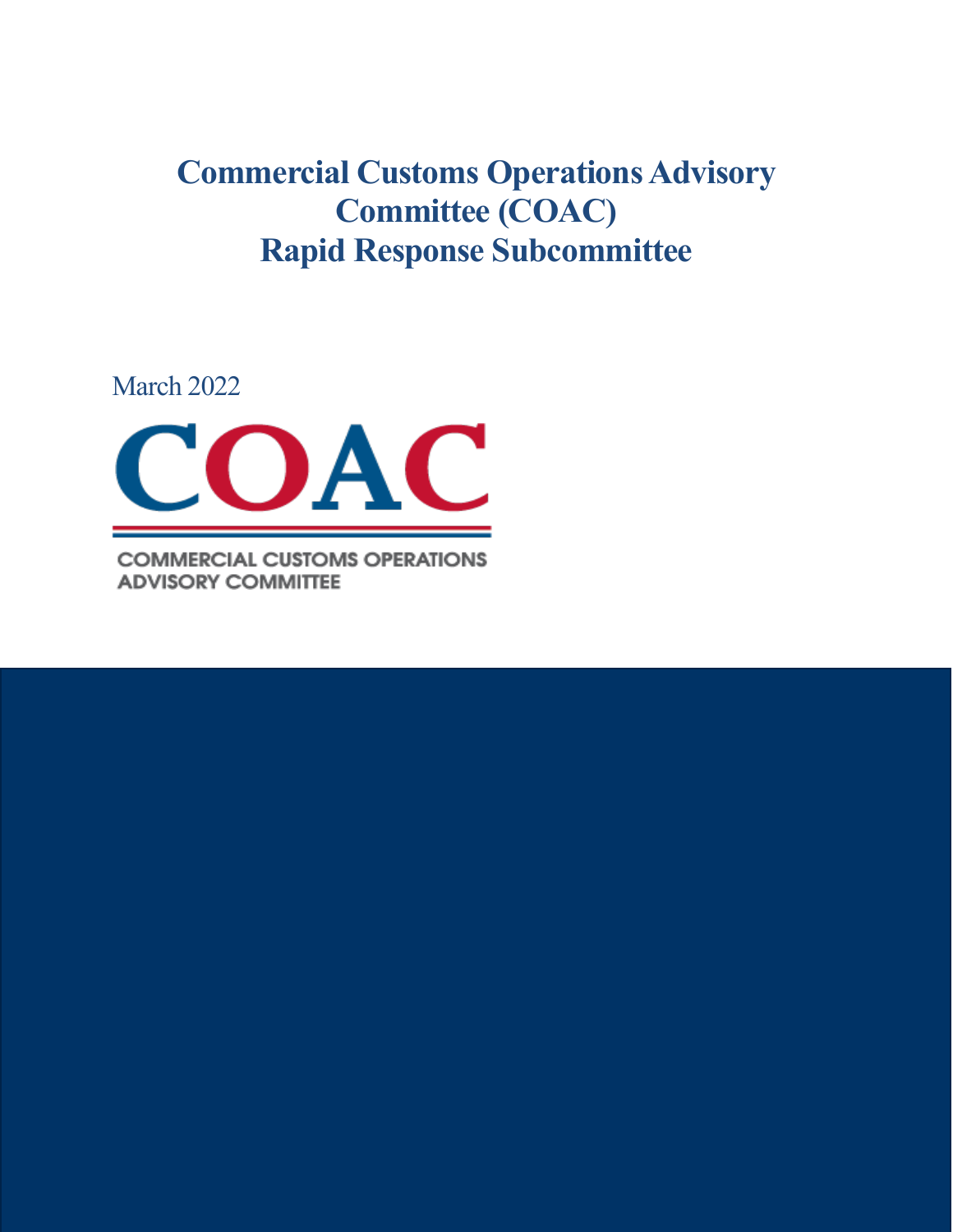### **Commercial Customs Operations Advisory Committee (COAC) March 2022**

# **Report of the Work of the COAC Subcommittee on Rapid Response**

#### **Co-Chairs**

Brian Barber - Wilson International, Inc. Julie Pojar - Kohler Co.

### **Rapid Response Subcommittee Members:**

David Corn, John Drake, Jose D. Gonzalez, Kerry Novak, Stephen Simmons, John Van Wallaghen, Erika Vidal-Faulkenberry, Brian White, and Kathy Wilkins.

### **Background**

CBP is currently working internally to combine the Broker Exam Modernization Working Group and the Continuing Broker Education Task Force into one Working Group to cover all Broker issues. CBP is also planning to reconvene the U.S.-Mexico-Canada Agreement (USMCA) Working Group and to formalize and implement the new Domestic Manufacturing and Production Working Group by the end of the next quarter.

All subcommittee objectives and scope are consistent with the official charter of COAC.

### **Summary of Work**

The Rapid Response Subcommittee has the responsibility of aligning Working Groups with CBP's Trade Strategy 2020. This strategy focuses on three areas aimed at modernizing import/export processes, improving trade intelligence, and maximizing efficiencies.

This past quarter, the Rapid Response Subcommittee held one meeting and received updates from the CBP co-chairs regarding the next steps for the Broker Exam Modernization Working Group, Continuing Broker Education Task Force, U.S. – Mexico – Canada Agreement Working Group, and plans for the new Domestic Manufacturing and Production Working Group.

## **Broker Exam Modernization Working Group (BEMWG):**

The Broker Exam Modernization Working Group has been transitioned to a Broker Modernization Working Group that will address, broker exam issues, and modernization ideas that will be addressed during the next quarter.

## **Continuing Broker Education Task Force:**

The Continuing Broker Education Task Force has been placed on hiatus. Broker education will be addressed under the Broker Modernization Working Group during the next quarter.

## **U.S. – Mexico – Canada Agreement (USMCA) Working Group:**

The USMCA Working Group has been on hiatus and will reconvene during the next quarter.